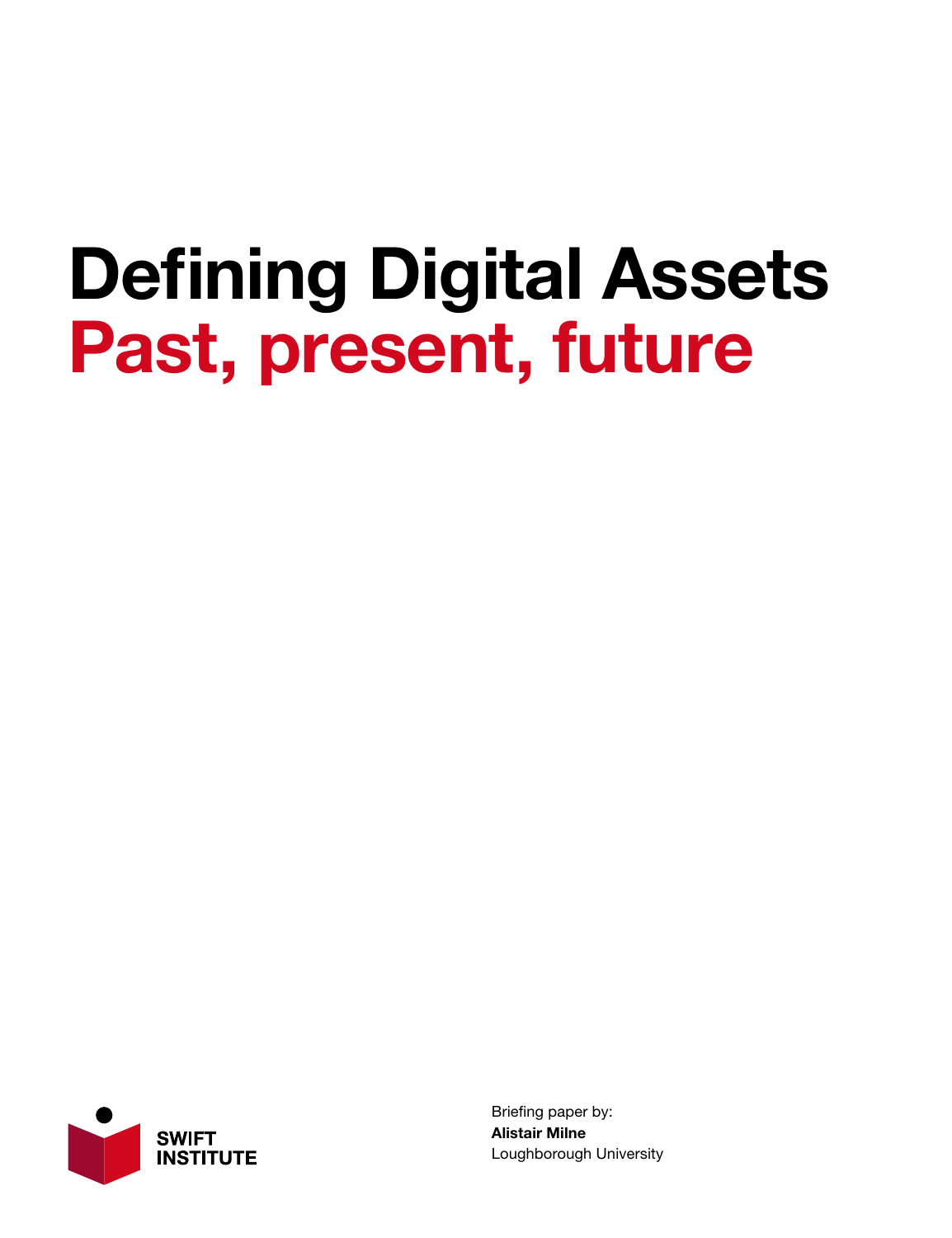Digital assets are virtual records of value directly held on and transferred across a shared cryptographically secured ledger.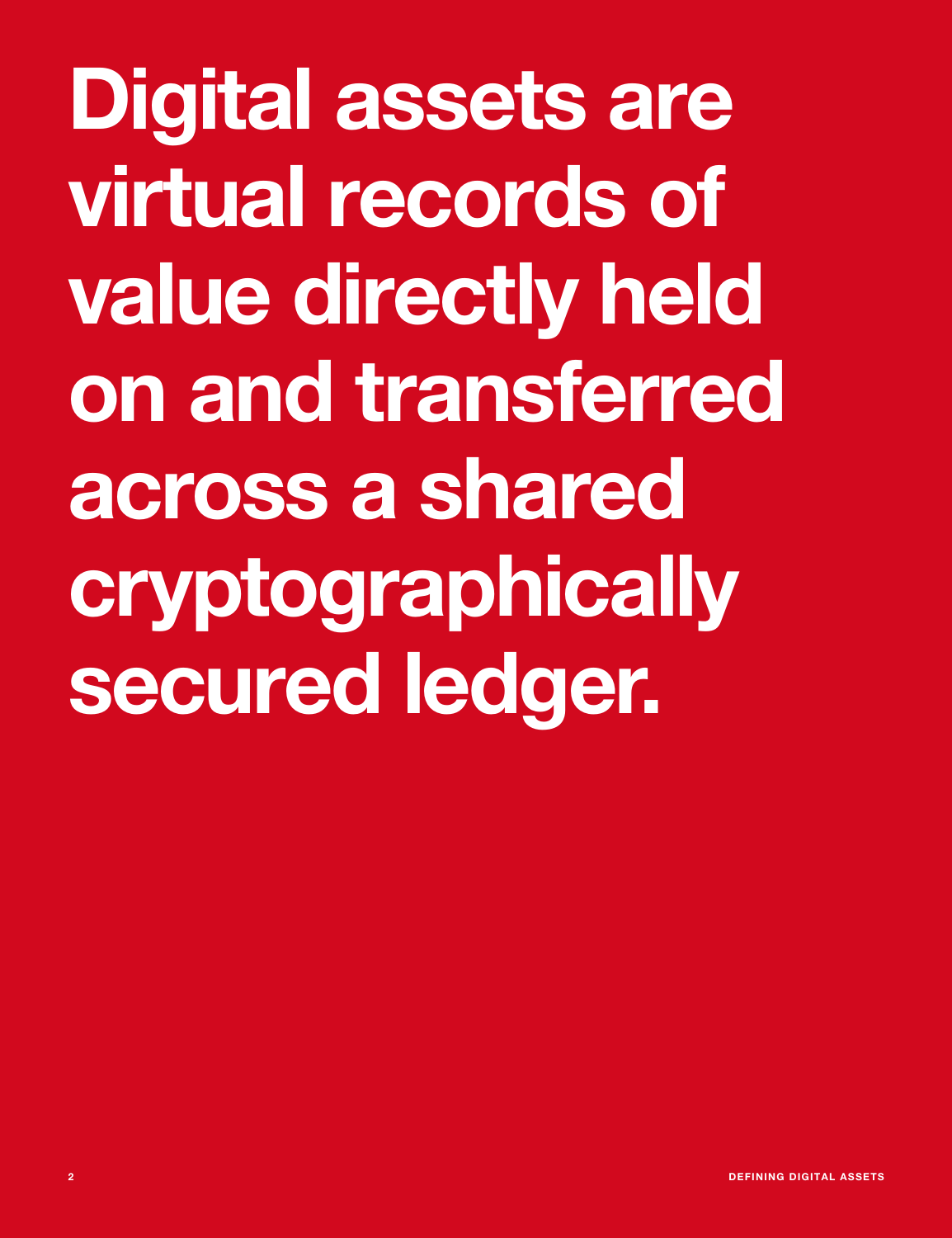## Introduction

This briefing paper tells the story of digital assets: where they came from, what they are now and what they may become in the future.

It compares and distinguishes the key features underpinning the different digital assets to include examples such as cryptocurrencies, stablecoins, central bank digital currencies (CBDC) and the possibility of bonds and equities held directly and exchanged through shared ledgers. The report further reviews the principal developments and discusses what is really new about digital assets.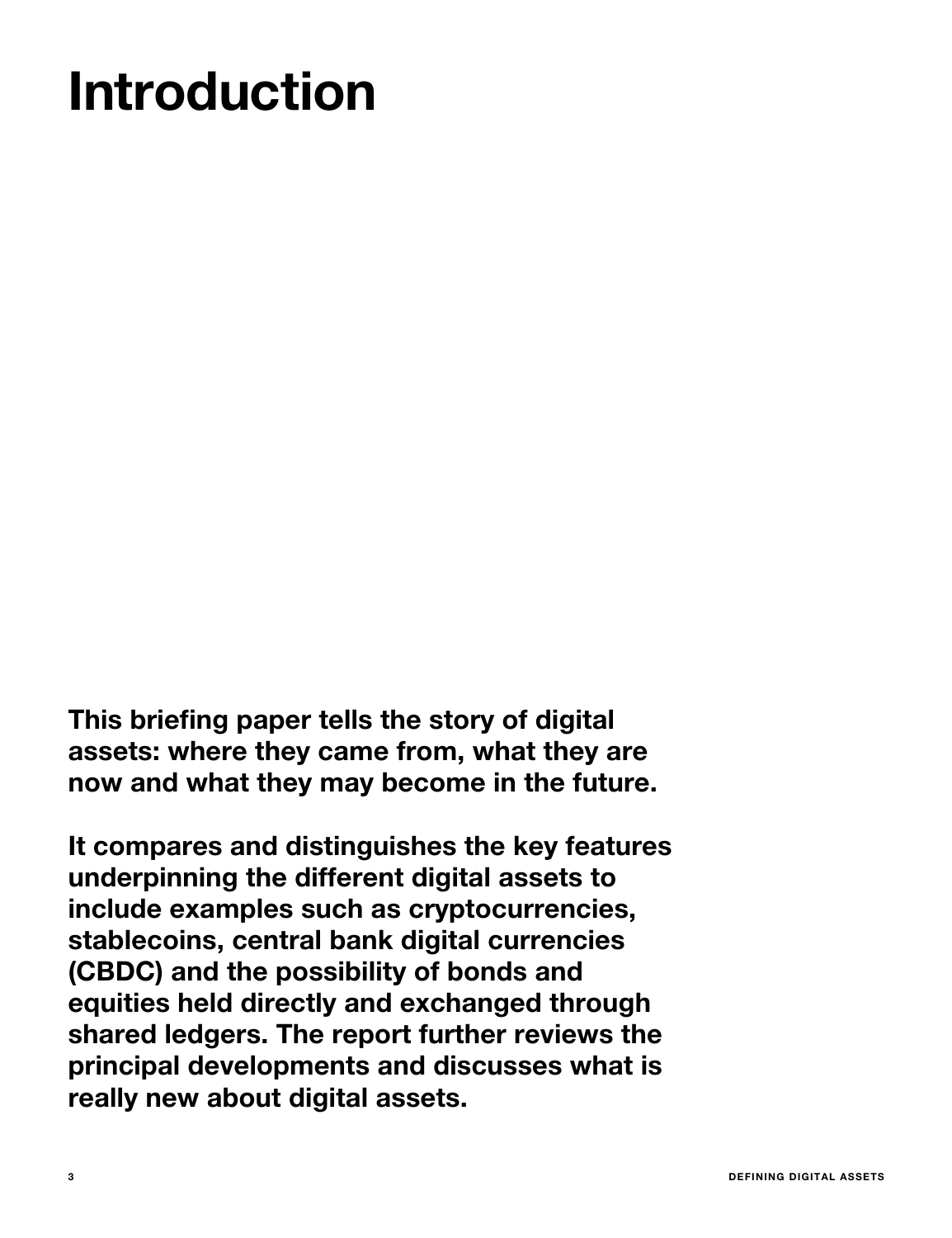## Key takeaways

1. The key drivers of the recent emergence of digital assets are as much social and economic as technological. The supporting technologies have been around for many years, some can be traced back more than four decades. These drivers include the 'cypherpunk' philosophy of extreme distrust of all institutions, both government and private; enthusiasm for trading new, lightly regulated crypto assets; techno-enthusiasm for new technologies and also the opportunity to address gaps in mainstream financial services provision.

**2.** A defining feature of digital assets is that – unlike commercial bank money or securities accounts held with custodian banks – they are directly held, rather than indirectly held on the balance sheets of financial intermediaries. However, in practice most holders of digital assets will still use intermediaries for purposes of safety and secure management.

3. A central distinction is between 'permissionless' and 'permissioned' digital assets. Permissionless digital assets are the 'crypto assets' held and exchanged using purely software-based architectures in line with the cypherpunk vision of fully disintermediated financial exchange. Anyone with internet access can acquire, hold and transfer them. Other digital assets, developed by regulated mainstream institutions, are permissioned to support compliance requirements.

**4 A A EXECUTE 2 Regulatory compliance currently limits the** ability of mainstream regulated intermediaries to engage with these largely unregulated investment opportunities. How this plays out is still unclear because of uncertainty about the 'regulatory perimeter'.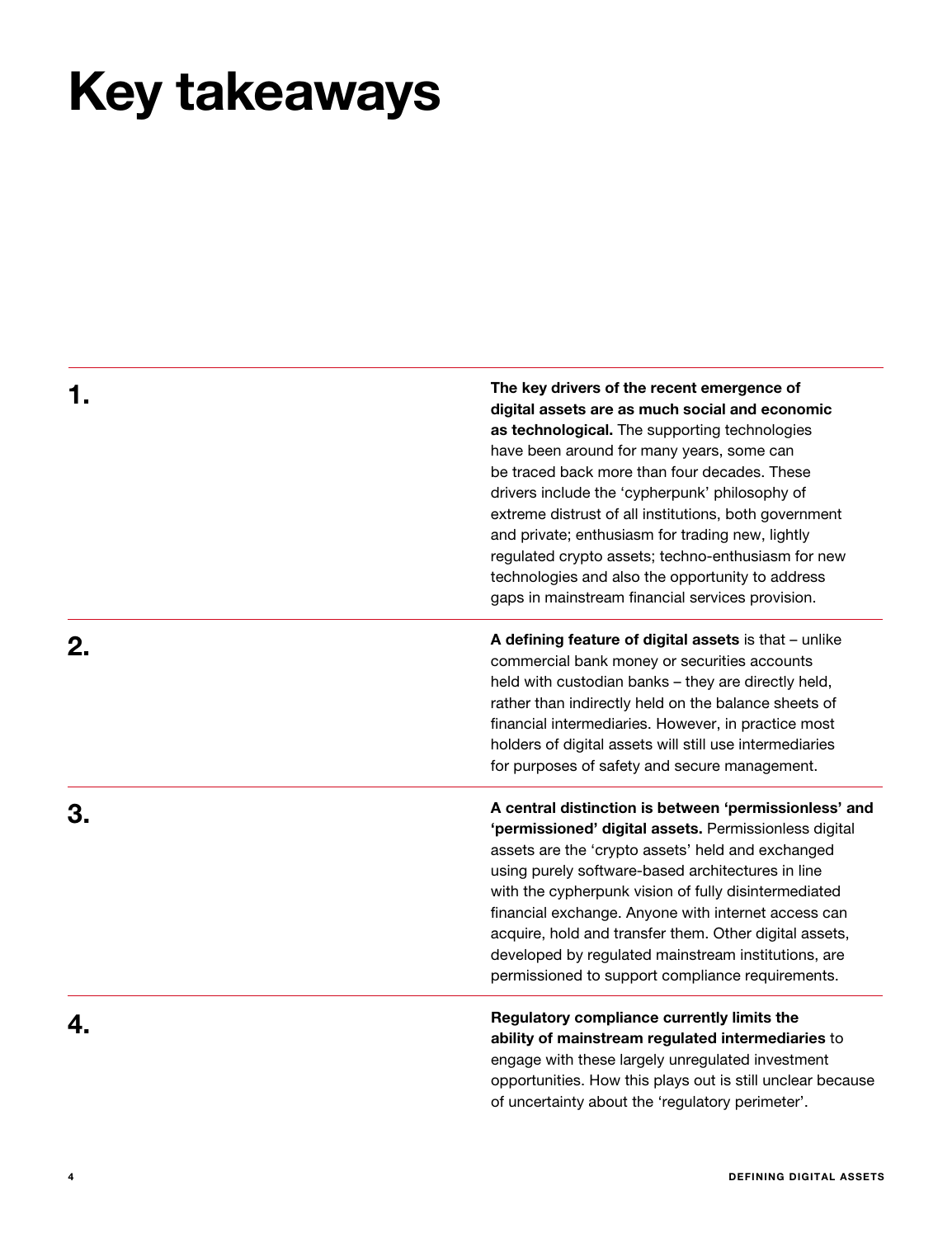5. The most advanced developments in permissioned regulated digital assets are various new forms of digital money. Alongside these monetary digital asset developments have been various experiments with using digital assets and their supporting distributed ledger technologies to improve operations in financial markets and financial services.

**6.** The rise of digital assets poses challenging questions for the business models of regulated intermediaries in banking, capital markets and asset management. in financial markets and financial services.

7. A broader challenge for all financial intermediaries is financing the investments in new systems and interfaces required to meet customer demand for holding digital assets and to benefit fully from the application of digital ledger technologies in their financial operations in financial markets and financial services.

[Read the full report](https://swiftinstitute.org/news/defining-digital-assets/) **→**